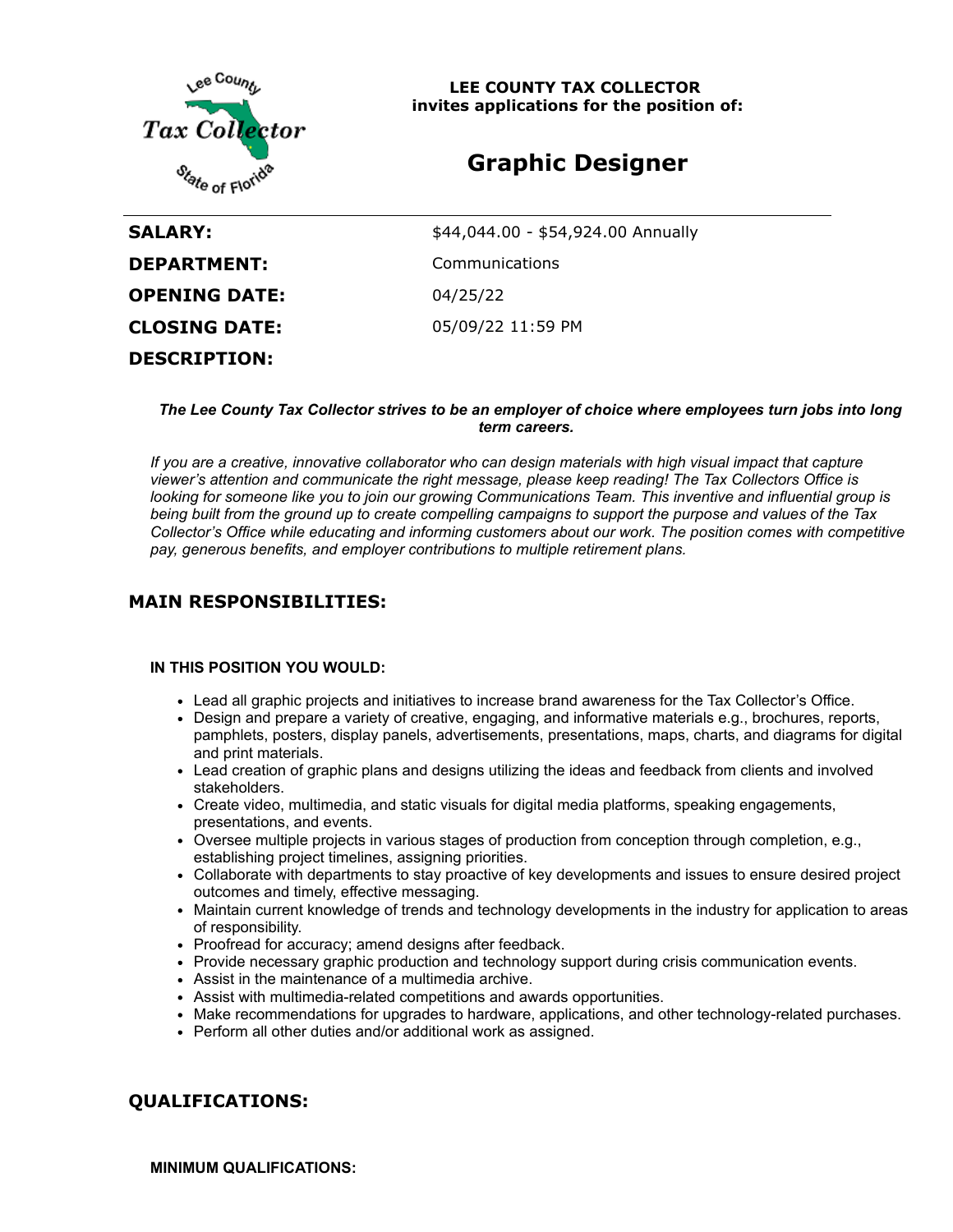- Associate's degree or graphic design certification supplemented by a minimum three (3) years demonstrated technical experience specific to producing high quality graphics for television, print and web media; or equivalent combination of education, certification and/or experience.
- Experience and skill in all phases of project design, coordination and production.

### **PREFERRED QUALIFICATIONS:**

Bachelor's degree with two (2) years college-level coursework in graphic design related subjects preferred

# **SUPPLEMENTAL INFORMATION:**

### **KNOWLEDGE, SKILLS, AND ABILITIES:**

- Skill in creative writing and ability to communicate clearly and concisely, both orally and in writing.
- Ability to develop communication plans, creative concepts, messages, and visual appearances to achieve desired objectives and branding.
- Knowledge of principles, practices and techniques of marketing, public information, public relations, and media relations.
- Ability to utilize customer analytics and metrics in decision making.
- Knowledge of laws, rules, regulations, and policies as they pertain to Lee County Tax Collector operations.
- Knowledge of and experience with industry-standard equipment, materials, practices, computers, and applications.
- Considerable knowledge of Adobe Creative Cloud software including Dreamweaver, Photoshop, Illustrator, InDesign, After Effects, Audition and Premier Pro.
- Knowledge of Social Media analytics, SEO and web traffic metrics, techniques, and best practices.
- Ability to use analytics in decision-making.
- Ability to respond to customer needs and requests professionally and effectively.
- Ability to work independently and manage multiple projects concurrently.
- Ability to establish and maintain effective and cooperative working relationships.

### **The salary may vary depending on qualifications and experience. New Employees are hired at, or near the entry point shown, depending on qualifications and relevant experience.**

2480 Thompson St Fort Myers, FL 33901 Position #2022-00007 GRAPHIC DESIGNER YS

#### [careers@leetc.com](mailto:careers@leetc.com)

### **Graphic Designer Supplemental Questionnaire**

\* 1. Do you have an Associate's degree or graphic design certification?

 $\Box$  Yes  $\Box$  No

- 2. Do you have a Bachelor's degree with two (2) years college-level coursework in graphic design related subjects?
	- $\Box$  Yes  $\Box$  No
- \* 3. Do you have 3 or more years' of demonstrated technical experience specific to producing high quality graphics for television, print and web media?  $\Box$  Yes  $\Box$  No
	- 4. If you answered "yes" to the question above, please list the relevant experience.